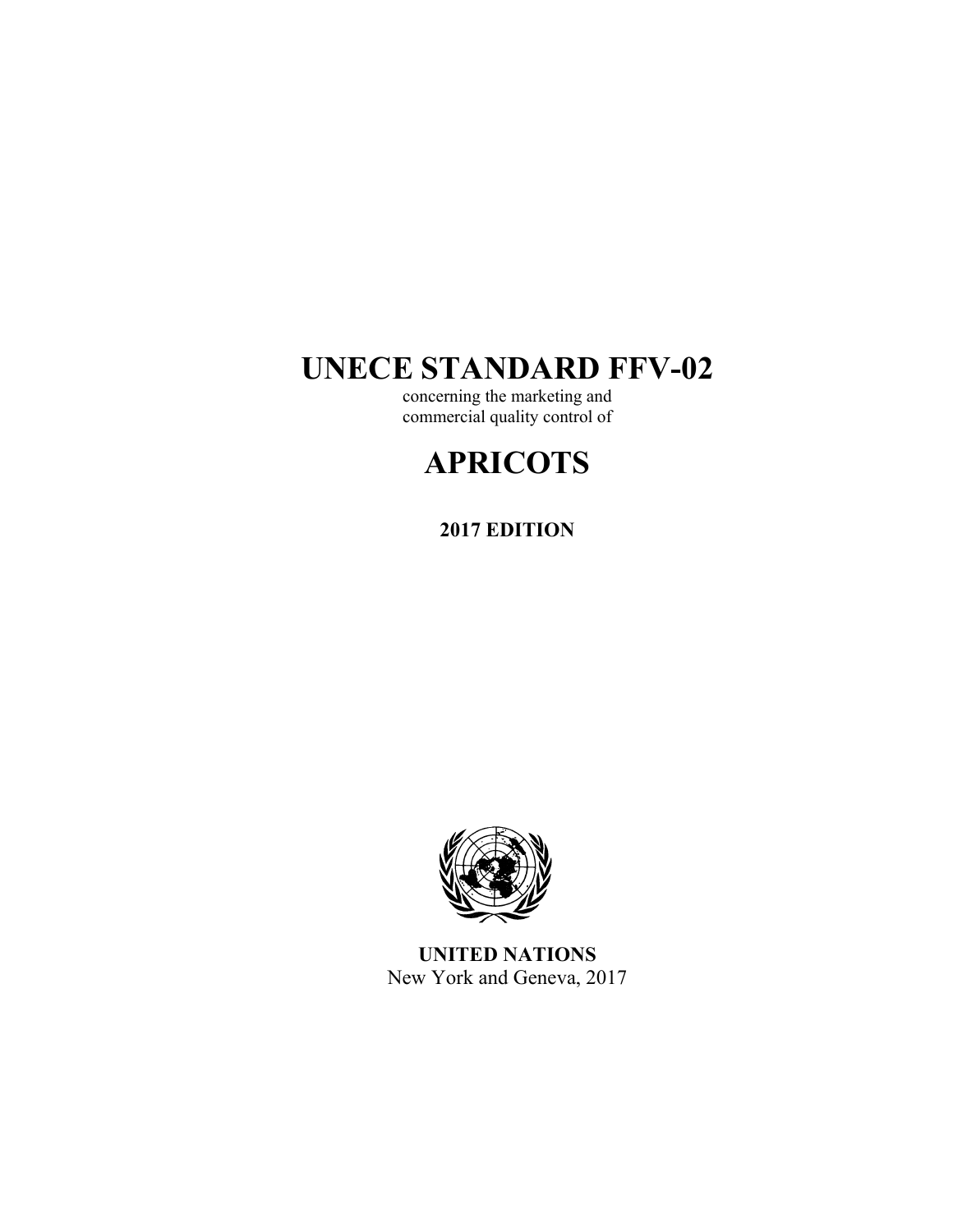#### **NOTE**

#### **Working Party on Agricultural Quality Standards**

The commercial quality standards developed by the Working Party on Agricultural Quality Standards of the United Nations Economic Commission for Europe (UNECE) help facilitate international trade, encourage highquality production, improve profitability and protect consumer interests. UNECE standards are used by governments, producers, traders, importers and exporters, and other international organizations. They cover a wide range of agricultural products, including fresh fruit and vegetables, dry and dried produce, seed potatoes, meat, cut flowers, eggs and egg products.

Any member of the United Nations can participate, on an equal footing, in the activities of the Working Party. For more information on agricultural standards, please visit our website <www.unece.org/trade/agr>.

The present revised Standard for Apricots is based on document ECE/TRADE/C/WP.7/2014/13, reviewed and adopted by the Working Party at its seventieth session.

Aligned with the Standard Layout (2017)

The designations employed and the presentation of the material in this publication do not imply the expression of any opinion whatsoever on the part of the United Nations Secretariat concerning the legal status of any country, territory, city or area or of its authorities, or concerning the delimitation of its frontiers or boundaries. Mention of company names or commercial products does not imply endorsement by the United Nations.

All material may be freely quoted or reprinted, but acknowledgement is requested.

Please contact the following address with any comments or enquiries:

Agricultural Standards Unit Economic Cooperation and Trade Division United Nations Economic Commission for Europe Palais des Nations CH-1211 Geneva 10, Switzerland E-mail: agristandards@unece.org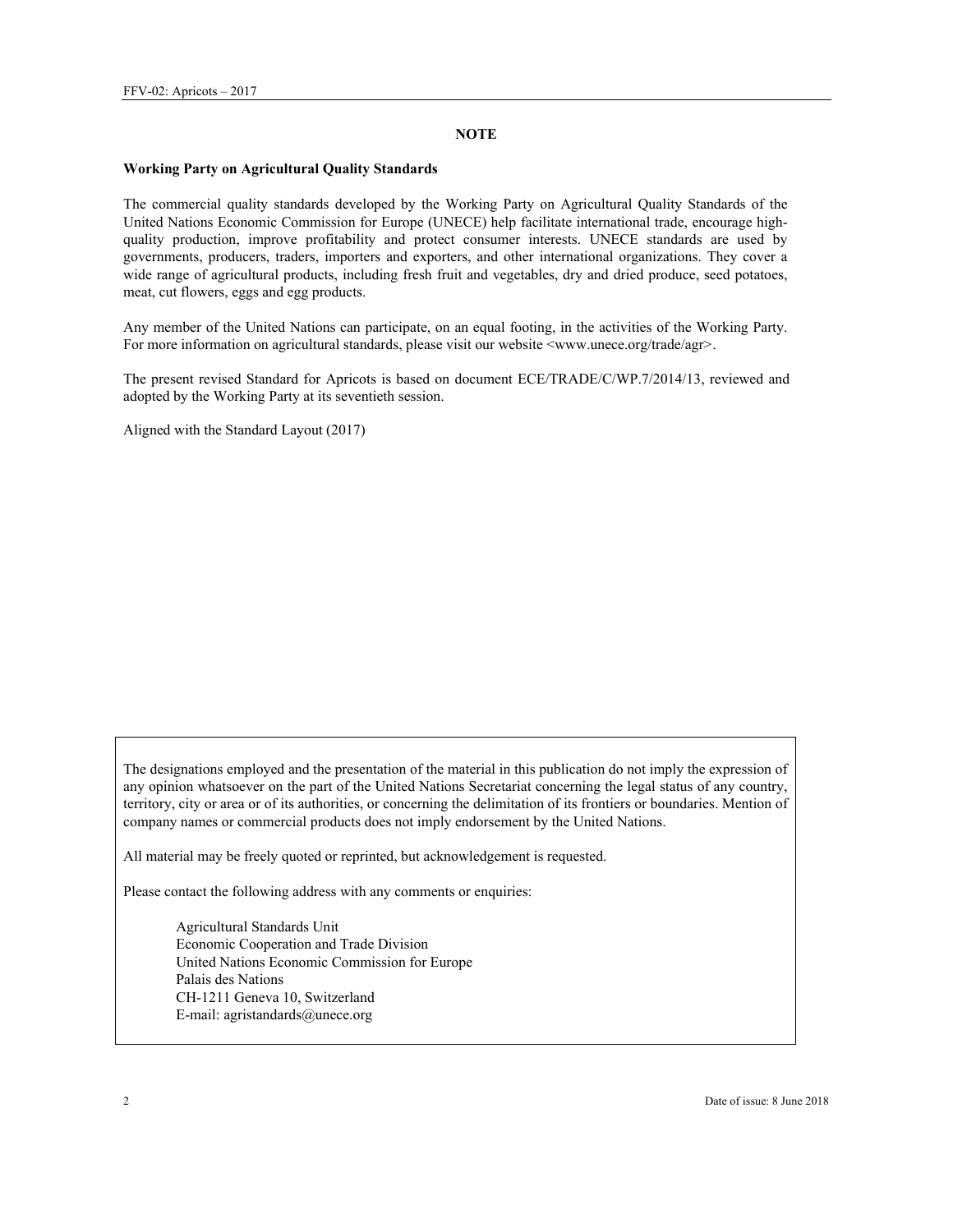## **UNECE standard FFV-02 concerning the marketing and commercial quality control of apricots**

## **I. Definition of produce**

This standard applies to apricots of varieties (cultivars) grown from *Prunus armeniaca* L. and inter-specific hybrids derived from apricot (*Prunus armeniaca*) and plums (*Prunus domestica* or *Prunus salicina*) showing apricot characteristics to be supplied fresh to the consumer, apricots for industrial processing being excluded.

## **II. Provisions concerning quality**

The purpose of the standard is to define the quality requirements for apricots after preparation and packaging.

However, if applied at stages following export, products may show in relation to the requirements of the standard:

- a slight lack of freshness and turgidity
- for products graded in classes other than the "Extra" Class, a slight deterioration due to their development and their tendency to perish.

The holder/seller of products may not display such products or offer them for sale, or deliver or market them in any manner other than in conformity with this standard. The holder/seller shall be responsible for observing such conformity.

## **A. Minimum requirements**

In all classes, subject to the special provisions for each class and the tolerances allowed, the apricots must be:

- intact
- sound; produce affected by rotting or deterioration such as to make it unfit for consumption is excluded
- clean, practically free of any visible foreign matter
- practically free from pests
- free from damage caused by pests affecting the flesh
- free of abnormal external moisture
- free of any foreign smell and/or taste.

The development and condition of the apricots must be such as to enable them:

- to withstand transportation and handling
- to arrive in satisfactory condition at the place of destination.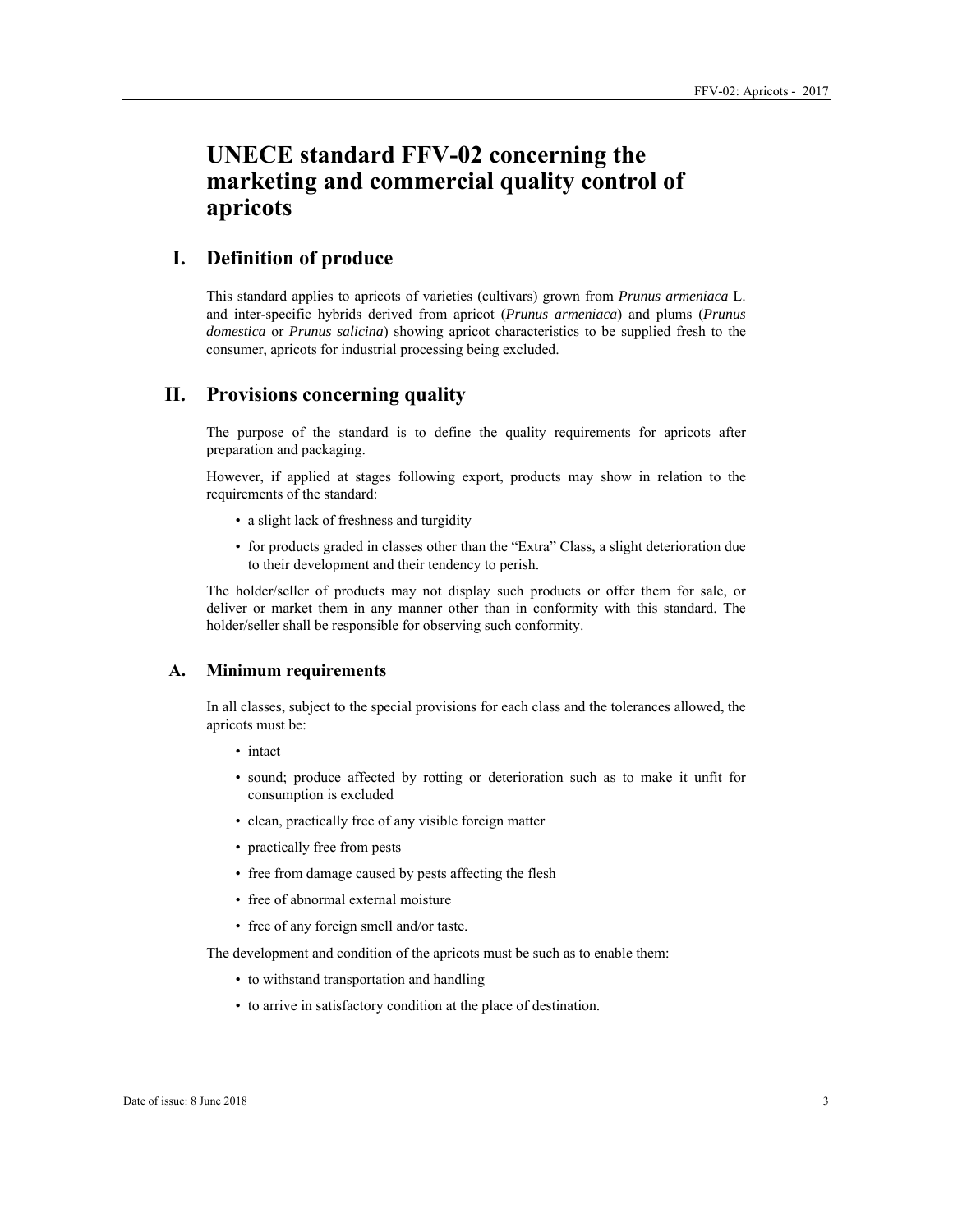#### **B. Maturity requirements**

The development and state of maturity of the apricots must be such as to enable them to continue their ripening process and to reach a satisfactory degree of ripeness. The colour characteristic of the variety, turning from the background colour, must be present on at least 30 per cent of the least ripe fruit surface.

## **C. Classification**

Apricots are classified in three classes, as defined below:

#### *(i) "Extra" Class*

Apricots in this class must be of superior quality. They must be characteristic of the variety allowing for the district in which the fruit is grown.

The flesh must be perfectly sound.

They must be free from defects, with the exception of very slight superficial defects, provided these do not affect the general appearance of the produce, the quality, the keeping quality and presentation in the package.

*(ii) Class I* 

Apricots in this class must be of good quality. They must be characteristic of the variety allowing for the district in which the fruit is grown.

The flesh must be perfectly sound.

The following slight defects, however, may be allowed, provided these do not affect the general appearance of the produce, the quality, the keeping quality and presentation in the package:

- a slight defect in shape
- a slight defect in development
- $\cdot$  slight pressure marks not more than 1 cm<sup>2</sup> of the total surface area
- slight skin defects, including slight healed cracks, which must not extend over more than:
	- 1 cm in length for defects of elongated shape
	- 0.5 cm<sup>2</sup> of the total surface area for other defects
	- 10 per cent of the total surface area for russeting.

#### *(iii) Class II*

This class includes apricots that do not qualify for inclusion in the higher classes but satisfy the minimum requirements specified above.

The flesh must be free from major defects.

The following defects may be allowed, provided the apricots retain their essential characteristics as regards the quality, the keeping quality and presentation:

• defects in shape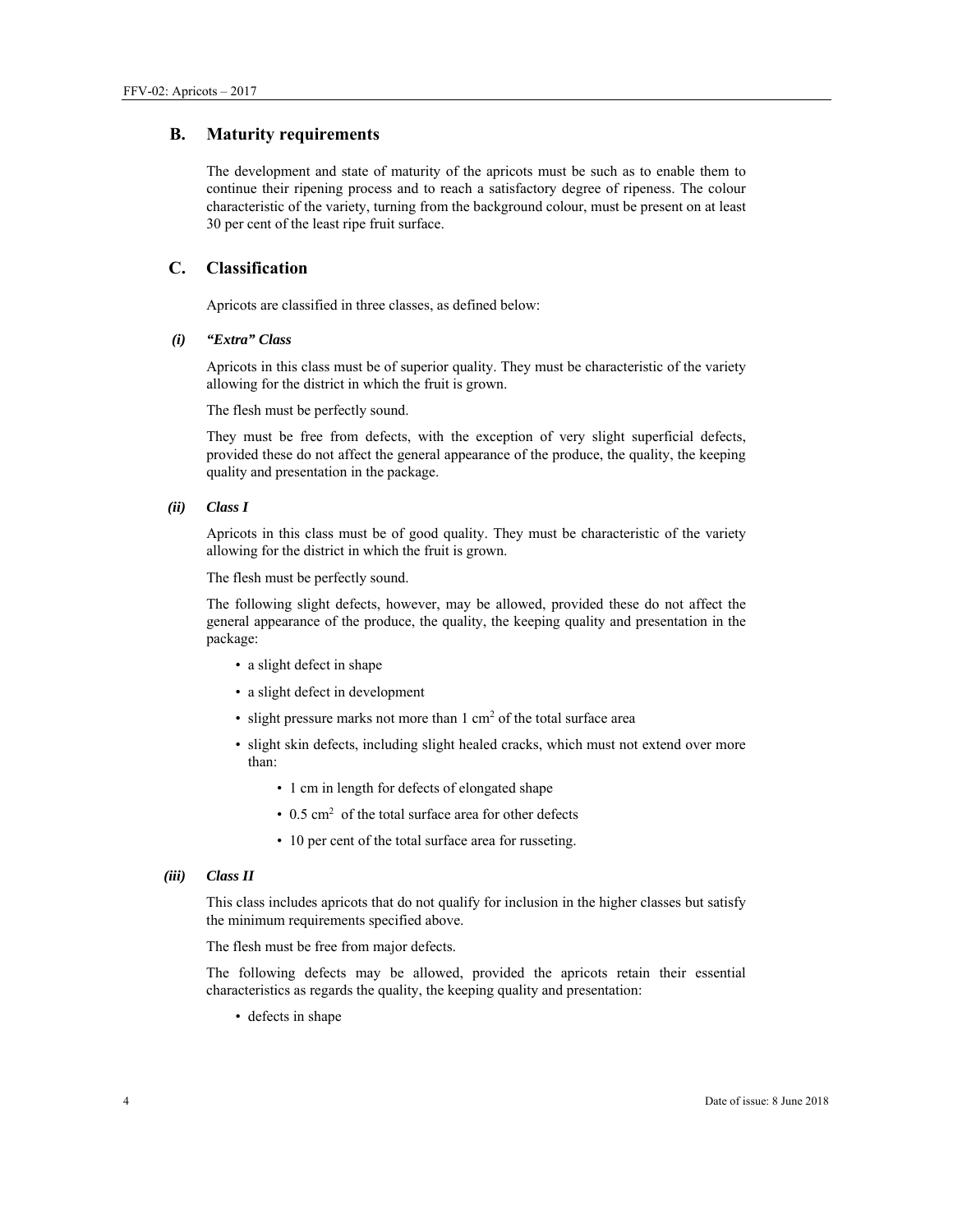- defects in development, including split stones, provided the fruit is closed and the flesh is sound and not discoloured
- bruising not more than  $1 \text{ cm}^2$  of the total surface area
- skin defects, including slight healed cracks, which must not extend over more than:
	- 2 cm in length for defects of elongated shape
	- 1 cm<sup>2</sup> of the total surface area for other defects
	- 15 per cent of the total surface area for russeting.

## **III. Provisions concerning sizing**

Size is determined by the maximum diameter of the equatorial section.

The minimum size is 30 mm.

To ensure uniformity in size, the range in size between produce in the same package shall not exceed 5 mm in "Extra" Class and 10 mm in Classes I and II (if sized).

Uniformity in size is compulsory for Classes "Extra" and I.

## **IV. Provisions concerning tolerances**

At all marketing stages, tolerances in respect of quality and size shall be allowed in each lot for produce not satisfying the requirements of the class indicated.

#### **A. Quality tolerances**

#### *(i) "Extra" Class*

A total tolerance of 5 per cent, by number or weight, of apricots not satisfying the requirements of the class but meeting those of Class I is allowed. Within this tolerance not more than 0.5 per cent in total may consist of produce satisfying the requirements of Class II quality.

#### *(ii) Class I*

A total tolerance of 10 per cent, by number or weight, of apricots not satisfying the requirements of the class but meeting those of Class II is allowed. Within this tolerance not more than 1 per cent in total may consist of produce satisfying neither the requirements of Class II quality nor the minimum requirements or of produce affected by decay.

#### *(iii) Class II*

A total tolerance of 10 per cent, by number or weight, of apricots satisfying neither the requirements of the class nor the minimum requirements is allowed. Within this tolerance not more than 2 per cent in total may consist of produce affected by decay.

Within this tolerance, fruit split at the stalk cavity and fruit with split stones are allowed.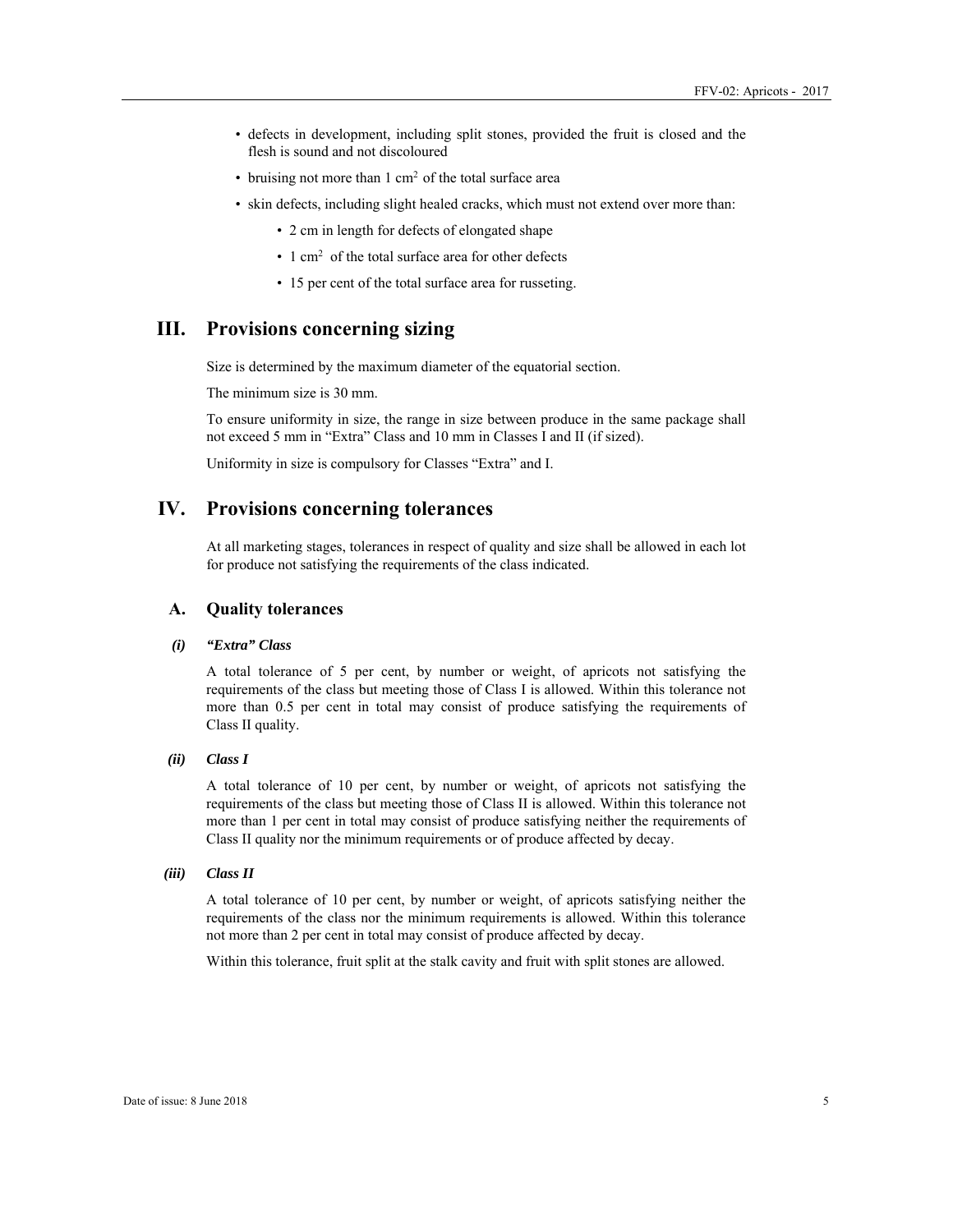#### **B. Size tolerances**

For all classes (if sized): a total tolerance of 10 per cent, by number or weight, of apricots not satisfying the requirements as regards sizing is allowed.

## **V. Provisions concerning presentation**

## **A. Uniformity**

The contents of each package must be uniform and contain only apricots of the same origin, variety, quality and size (if sized) and, for "Extra" Class be uniform in colouring.

The visible part of the contents of the package must be representative of the entire contents.

## **B. Packaging**

The apricots must be packed in such a way as to protect the produce properly.

The materials used inside the package must be clean and of a quality such as to avoid causing any external or internal damage to the produce. The use of materials, particularly paper or stamps bearing trade specifications is allowed, provided the printing or labelling has been done with non-toxic ink or glue.

Stickers individually affixed to the produce shall be such that, when removed, they neither leave visible traces of glue, nor lead to skin defects. Information lasered on single fruit should not lead to flesh or skin defects.

Packages must be free of all foreign matter.

## **VI. Provisions concerning marking**

Each package<sup>1</sup> must bear the following particulars, in letters grouped on the same side, legibly and indelibly marked, and visible from the outside:

## **A. Identification**

Packer and/or dispatcher/exporter:

Name and physical address (e.g. street/city/region/postal code and, if different from the country of origin, the country) or a code mark officially recognized by the national authority<sup>2</sup> if the country applying such a system is listed in the UNECE database.

 $\overline{a}$ 

 $1$  These marking provisions do not apply to sales packages presented in packages. However, they do

apply to sales packages (pre-packages) presented individually.<br><sup>2</sup> The national legislation of a number of countries requires the explicit declaration of the name and address. However, in the case where a code mark is used, the reference "packer and/or dispatcher (or equivalent abbreviations)" has to be indicated in close connection with the code mark, and the code mark should be preceded by the ISO 3166 (alpha) country/area code of the recognizing country, if not the country of origin.